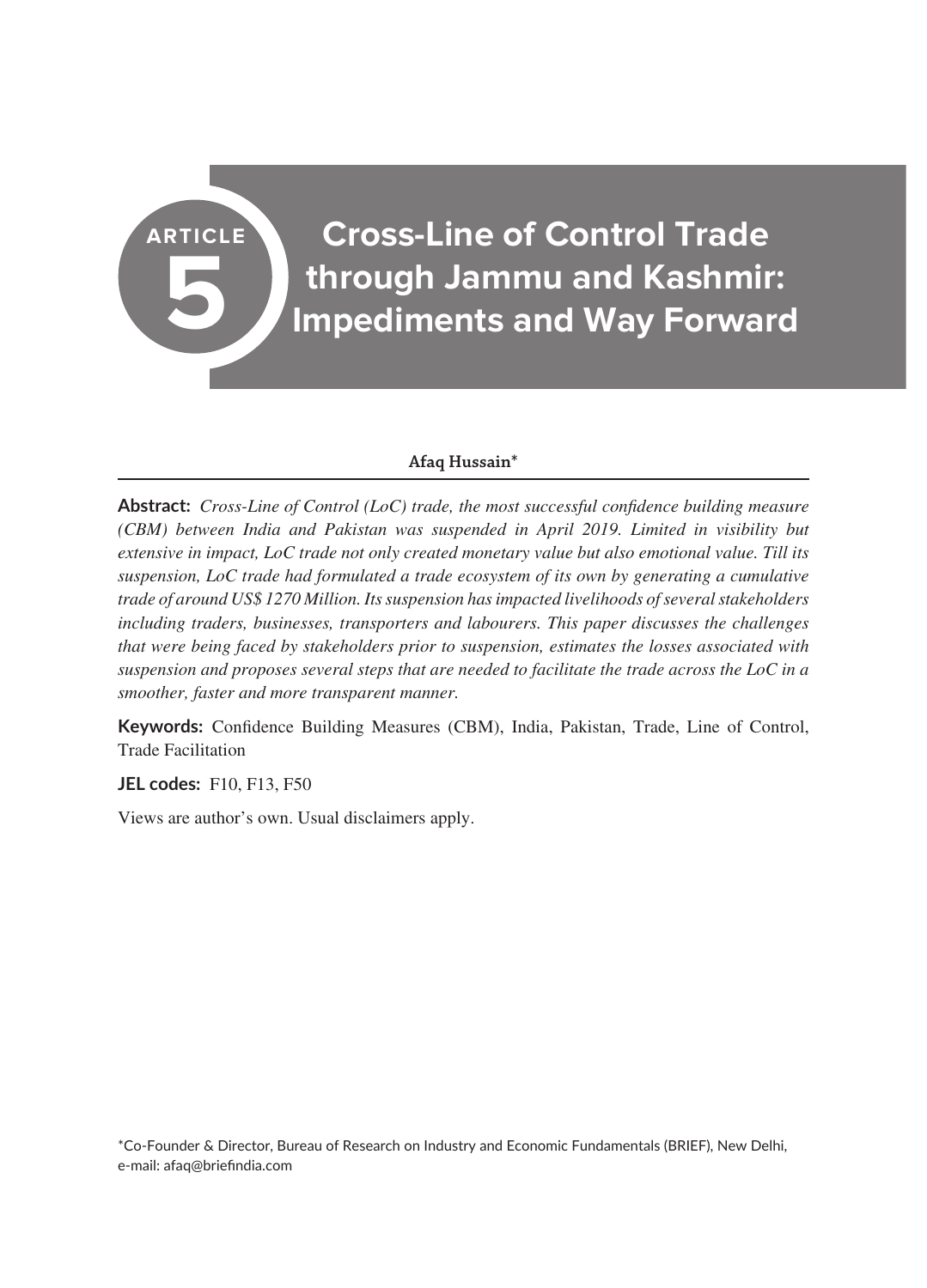# **1. INTRODUCTION**

South Asia has been waiting to reap its full benefits of economic cooperation within the region. Though limited bilateral level cooperation is flourishing between the countries, the vital factor hampering the progress of South Asian regional cooperation is the volatile political relationship between India and Pakistan. While there are tremendous gains to be realised from cooperation, the relationship between the two countries has been subject to wars, lack of trust and hasty politics, which has hampered the constructive economic integration between the two countries and within the South Asian region.

The impact of volatile political relations on trade can be witnessed the most in the year 2019. In the wake of the Pulwama attack in February 2019, India decided to withdraw the Most Favoured Nation (MFN) status to Pakistan and subsequently imposed 200 percent customs duty on all Pakistani goods coming into India. After the Balakot airstrikes, again in February 2019, India and Pakistan closed their airspace, with Pakistan keeping the ban in place for nearly five months. In April 2019, India suspended trade across the Line of Control in Jammu and Kashmir citing misuse of the trade route by Pakistan-based elements. Post the Jammu and Kashmir Reorganisation Bill in August 2019, Pakistan cut off diplomatic and economic ties with India—expelling the Indian envoy, partially shutting airspace and suspending bilateral trade (Hussain and Singla, 2020).

A review of the economic relationship between the two countries does suggest that there have been multiple phases of "good" political relations which have had a positive impact on the levels of economic cooperation. Post 2011-12, when the trade normalisation dialogue between the two countries began, multiple steps by both governments resulted in elevated trade ties between the two countries. Trade increased from US\$ 1.93 billion in 2011-12 to US\$ 2.6 billion in 2012-13 and had been hovering around US\$ 2-3 billion since then. This value is well-below its estimated potential of US\$ 37 billion (Kathuria, 2018). This significant trade potential could not be realised due to multiple non-political factors as well, including impediments in transport and transit facilities, restrictive visa regime, continuation of large informal trade flows and presence of 'perceived' non-tariff barriers to trade between India and Pakistan (Taneja *et al.*, 2013).

The bilateral economic engagement between India and Pakistan has existed in multiple forms, including the regular international trade, barter trade through LoC in Jammu and Kashmir and indirect trade via third countries:

• International trade between India and Pakistan takes place via air, sea, road and rail routes following all the policy regulations related to international trade. The trade via land route happens through Attari-Wagah border in Amritsar while the trade through rail takes place through goods train and passenger train (Samjhauta Express). The international trade has been often hampered owing to the bilateral political tensions and has been subjected to several tariff and non-tariff measures imposed by both countries. In 2018-19, bilateral trade was recorded at US\$ 2.56 billion. Trade balance has been in favour of India with around US\$ 2 billion being exported from India to Pakistan and around US\$ 500 million being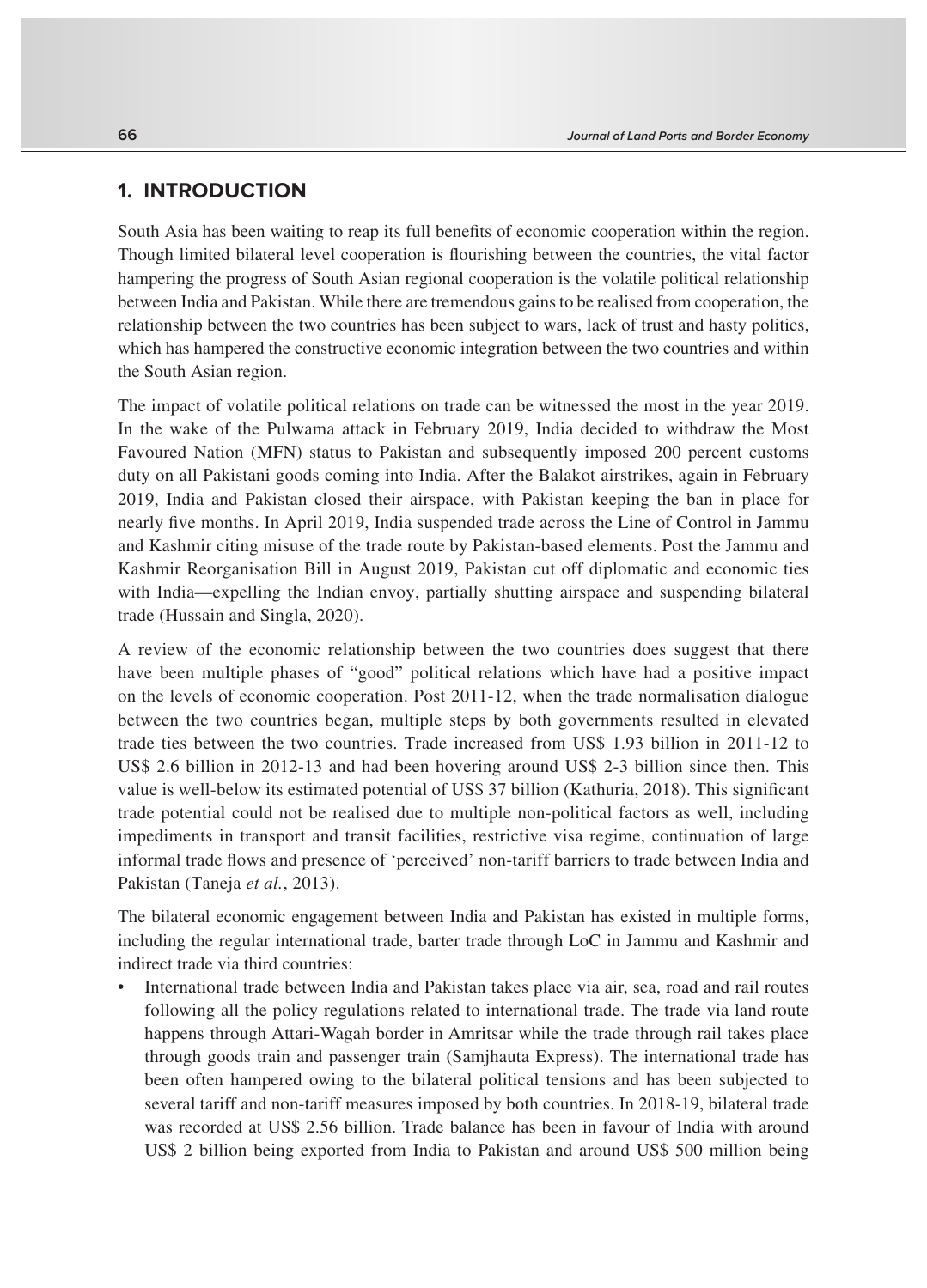imported from Pakistan to India. This trade eventually succumbed to the political tensions between the two countries and was suspended by Pakistan in August 2019.

- Barter trade across two points on the LoC in Jammu and Kashmir was initiated in October 2008. LoC trade, which is a duty-free trade and without any financial mechanisms, was initiated as a confidence building measure (CBM) between India and Pakistan. The trade takes place across two routes of Srinagar-Muzaffarabad in Kashmir and Poonch-Rawalakot in Jammu with the provision of 21 listed commodities that can be exchanged through this trade. The total trade across the LoC in 2018-19 was US\$ 95 million (Hussain and Singla, 2020), which is minuscule in comparison to the overall international trade between India and Pakistan. This trade was initiated to create a peace constituency and connect the divided families of Jammu and Kashmir through economic engagement. Cross-LoC trade was suspended by the Government of India in April 2019 citing security reasons and is yet to be resumed (Government of India, Ministry of Home Affairs. 2019).
- Informal trade that has been taking place in large volumes, mostly via third countries such as Dubai. This trade is a sort of "evasion" mechanism for traders from the volatile political situation. It is the trust deficit and the lack of confidence on direct trading mechanism by the business community in the two countries that this trade thrives on. A study by Bureau of Research on Industry and Economic Fundamentals (BRIEF), estimates the informal trade between India and Pakistan to be close to US\$ 2.34 billion in 2018. About 92 percent of this trade takes place via United Arab Emirates (Singla and Arora, 2020).

While there has been a plethora of studies on India-Pakistan economic engagements covering the aspects of direct international trade between India and Pakistan and the informal trade between the two countries exists, the literature on the Cross-LoC trade is minimal with a limited research focusing on this subject (Hussain and Singla, 2020; Hussain and Sinha 2016; Padder, 2015; Kira, 2011; Pattanaik and Anant, 2010). Against this backdrop, the objective of this article is to describe the background of commencement of cross-LoC trade and examine the institutional framework governing cross-LoC trade. The article also assesses the trends in the cross-LoC trade. Since its inception, while cross-LoC trade has shown a surge in volumes, it has also been hampered by multiple infrastructural and policy bottlenecks. Based on the past ground research conducted by the author and interaction with the various stakeholders related to Cross-LoC trade, the article highlights the gaps which have hindered the growth of this trade in the past. The paper concludes with the way forward by suggesting necessary reforms to facilitate the trade in a smooth and transparent manner across the Line of Control. Rest of the article is arranged as follows: Section 2 presents the background, institutional policy framework and modalities of cross-border trade. Trends in cross-LoC trade and challenges to cross-LoC trade are then discussed in Section 3 and Section 4, respectively. Section 5 presents Conclusions and way forward.

## **2. CROSS-LOC TRADE: BACKGROUND, INSTITUTIONAL POLICY FRAMEWORK AND MODALITIES**

Continuous political engagement at the highest level between New Delhi and Islamabad during the years 2003 to 2005 culminated in fructification of two of the biggest confidence building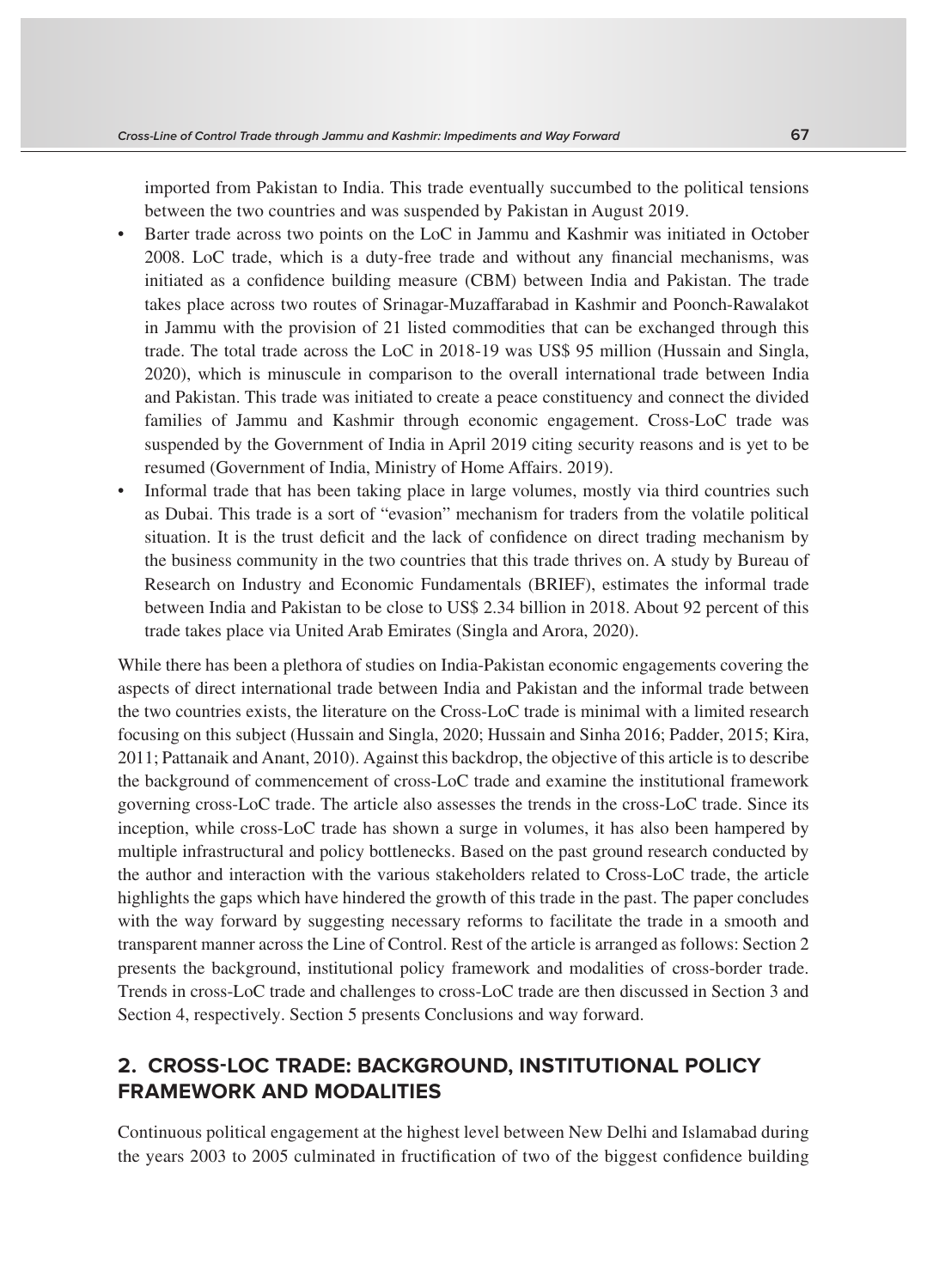measures between India and Pakistan: Cross-LoC Travel and Cross-LoC Trade. Travel along the Line of Control in Jammu and Kashmir was officially opened for the first time in 2005. This was followed by the commencement of trade across the LoC in October 2008 through two trade routes, namely, Srinagar–Muzaffarabad in Kashmir and Poonch–Rawalakot in Jammu. The announcement and implementation of these confidence building measures was expected to enhance economic cooperation between the two sides of Kashmir and was much appreciated by people on both sides as it created some sense of "economic engagement" across the Line of Control.

#### **2.1 Background of Cross-LoC Trade**

The process of establishing Cross-LoC confidence building measures gained momentum after the ceasefire between India and Pakistan in 2003. Post a meeting between the then Prime Minister of India, Atal Bihari Vajpayee and President of Pakistan, Parvez Musharraf on the sidelines of the SAARC Summit in Islamabad in 2004, President Musharraf assured Prime Minister Vajpayee that any part of the territory under Pakistan's control would not be allowed to be used to support terrorism against India. This event—which marked a new beginning, entailing implementation of CBMs in Kashmir—led to the two countries agreeing in February 2004 to commence the process of Composite Dialogue (Pattanaik and Anant, 2012). The foreign secretaries of both the countries met in the same month to start the same.

Trade and travel across the LoC were among the key elements in the multiple CBMs proposed by India. In September 2004, Pakistan President Parvez Musharraf and Indian Prime Minister Manmohan Singh met in New York and agreed that "confidence building measures (CBMs) of all categories under discussion between the two governments should be implemented keeping in mind practical possibilities". This gave the necessary impetus towards the implementation of the CBMs of cross-LoC trade and travel. The modalities of cross-LoC travel were finalised in February 2005, following which the Srinagar–Muzaffarabad bus service was inaugurated on April 7, 2005 and Poonch–Rawalakot route was opened for travel on June 20, 2006.

The year 2008 witnessed major developments as far as trade across the LoC is concerned. The foreign ministers of both the countries, in a meeting held on May 21, 2008, agreed to allow intra-Jammu and Kashmir trade and truck services. Subsequently, in a meeting of the India-Pakistan Joint Working Group (JWG) on July 18, 2008, focus was on simplifying the procedure of issuing cross-LoC travel permits, increasing the frequency of Srinagar– Muzaffarabad bus service launching a postal service between the two cities, expediting cases of inadvertent crossings of the LoC and discussing the items to be allowed for trade through the truck service. On September 22, 2008, the modalities regarding the movement of trucks, code of conduct for the drivers, permits, security, timings and list of items to be traded were agreed upon between India and Pakistan to conduct cross-LoC trade. Following this, cross-LoC trade on the Srinagar–Muzaffarabad and Poonch–Rawalakot routes commenced from October 21, 2008 (Padder, 2015). Twenty-one items were allowed for duty-free passage from each side.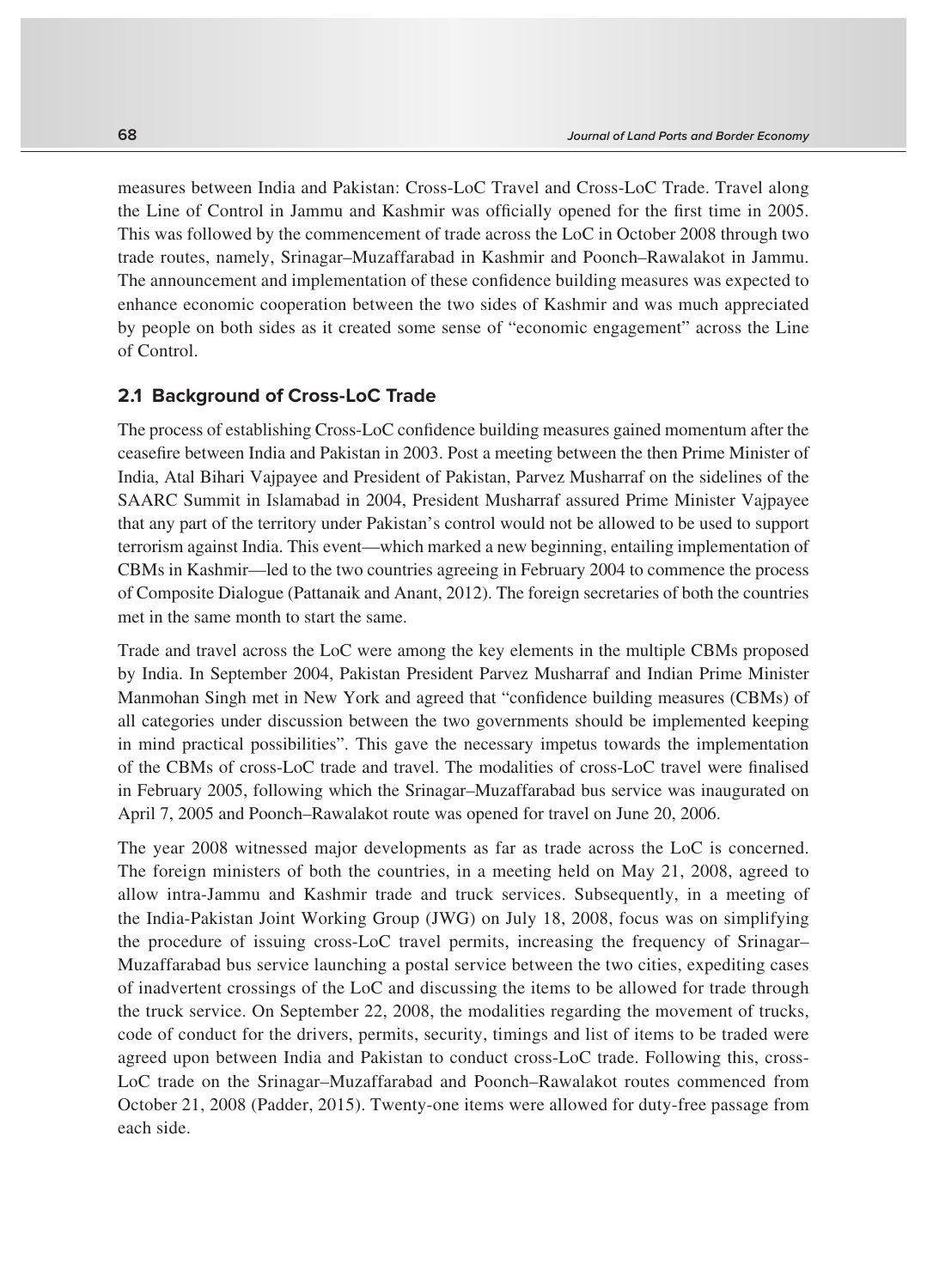| November 2003     | India and Pakistan declared ceasefire along the LoC and lay ground for initiating a<br>peace process.                                                                                                                                                                                                                                                                                                               |
|-------------------|---------------------------------------------------------------------------------------------------------------------------------------------------------------------------------------------------------------------------------------------------------------------------------------------------------------------------------------------------------------------------------------------------------------------|
| September 2004    | The then foreign ministers of India and Pakistan, Natwar Singh (2004-05) and Khurshid<br>Kasuri (2002-07), respectively, conducted a meeting in New Delhi. Indian authorities<br>proposed 72 CBMs in various spheres, including trade and travel across the LoC.                                                                                                                                                    |
| December 2004     | Shyam Sharan, a former Indian foreign secretary (2004-06), announced that pertaining<br>to the humanitarian issues affecting people on both sides of the LoC, India has put<br>forward "a proposal for meeting of families in Kashmir at five places, on designated<br>days and periods of time, under joint security arrangements". The proposed places<br>included Mendhar, Poonch, Suchetgarh, Uri and Tangdhar. |
| February 2005     | The modalities of cross-LoC travel were finalised. Foreign Minister Khurshid Kasuri<br>announced this in Islamabad in a joint statement with his Indian counterpart Natwar<br>Singh after talks between the two.                                                                                                                                                                                                    |
| April 2005        | First bus service from Srinagar to Muzaffarabad was flagged off by then Indian Prime<br>Minister Manmohan Singh.                                                                                                                                                                                                                                                                                                    |
| June 2006         | Cross-LoC bus service was inaugurated from Poonch to Rawalakot through Chakan-<br>Da-Bagh and Tatrinote points.                                                                                                                                                                                                                                                                                                     |
| May 2008          | The foreign ministers of India and Pakistan agreed to a series of Kashmir-specific<br>CBMs—a triple-entry permit to facilitate crossing the LoC and increase the frequency<br>of Muzaffarabad–Srinagar and Rawalakot–Poonch bus services from a fortnightly to a<br>weekly basis and to finalise modalities for intra-Kashmir trade and truck services.                                                             |
| September 2008    | The modalities regarding the movement of trucks, code of conduct for drivers, permits,<br>security, timings and list of items to be traded under cross-LoC trade were agreed upon<br>between India and Pakistan.                                                                                                                                                                                                    |
| October 2008      | Trade across the LoC commenced with the first truck crossing the LoC through<br>Srinagar–Muzaffarabad route. This trade was limited to 21 items and scheduled to take<br>place two days each week.                                                                                                                                                                                                                  |
|                   | A second trade route across the LoC was opened, connecting the cities of Rawalakot<br>and Poonch.                                                                                                                                                                                                                                                                                                                   |
| <b>July 2011</b>  | The then foreign ministers of India and Pakistan, S M Krishna (2009-12) and Hina Khar<br>(2011-13), respectively, met in New Delhi to discuss ways to improve travel and trade<br>across Kashmir.                                                                                                                                                                                                                   |
| February 2014     | Trade across the LoC in Kashmir resumed after being suspended for a month, after<br>Indian authorities detained a Pakistani truck driver for allegedly carrying 114 kilograms<br>(250 pounds) of heroin.                                                                                                                                                                                                            |
| <b>March 2019</b> | Trade along the Srinagar–Muzaffarabad route temporarily suspended for repair of a<br>bridge over a water channel in parts of Chakothi sector.                                                                                                                                                                                                                                                                       |
| April 2019        | India's Ministry of Home Affairs ordered suspension of cross-LoC trade citing misuse<br>by Pakistan-based elements for funneling illegal weapons, narcotics and fake currency.                                                                                                                                                                                                                                      |

**Table 5.1** Background of Cross-LoC Trade: Chronology of Events

Source: Hussain and Singla (2020)

Since the commencement of Cross-LoC trade in 2008, as part of a CBM between India and Pakistan; the measure is considered to be one of the most significant CBMs taken by the two countries in recent history. This was expected to enhance economic cooperation between the two sides of Kashmir and eventually between India and Pakistan. Though initially this trade was in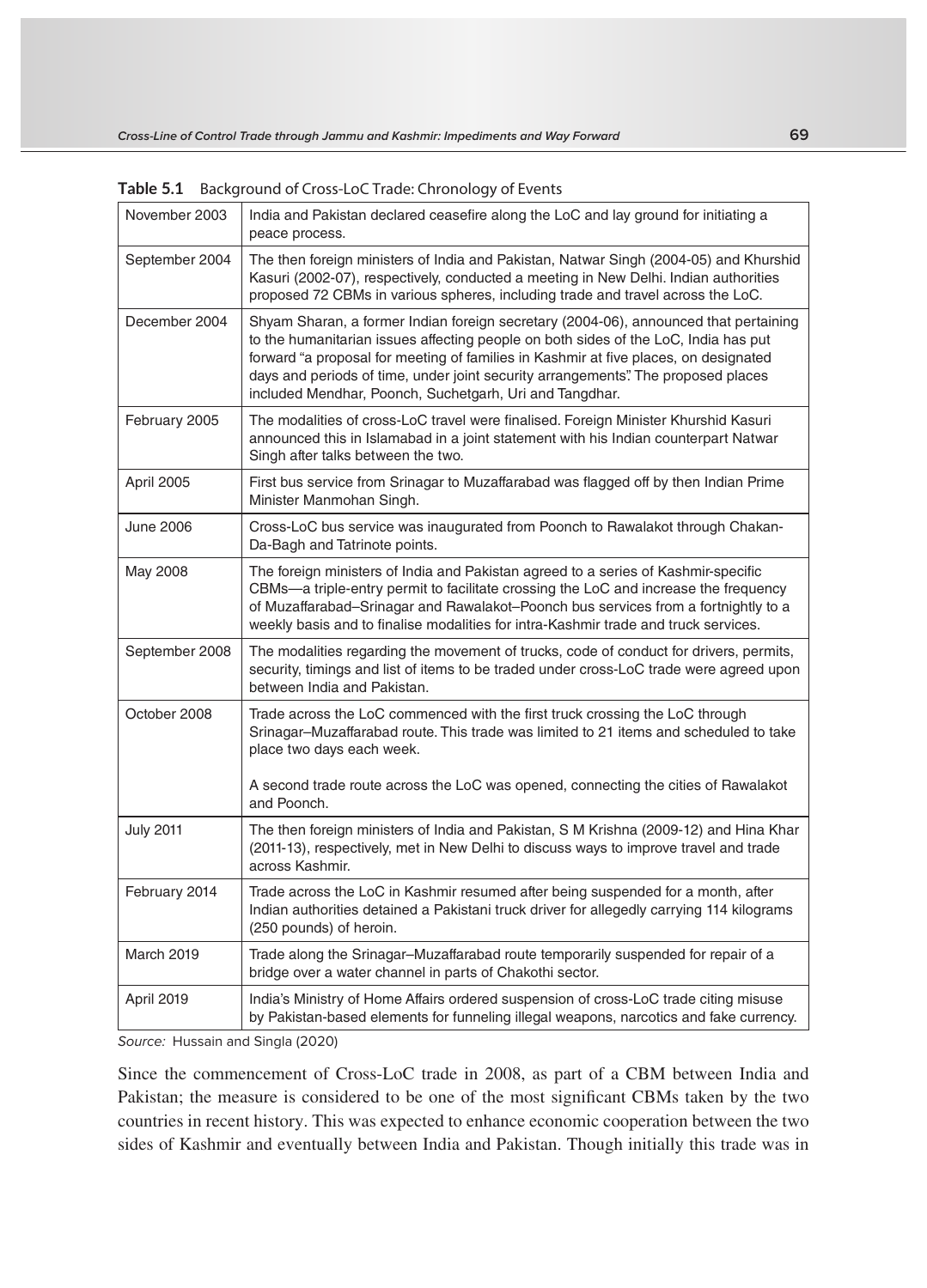the limelight and did serve its purpose, but over time the trade came into scrutiny for multiple unfavourable reasons which eventually also became the reason for the suspension of this trade in April 2019. A snapshot of the chronology of events leading to the initiation of Cross-LoC trade is given in Table 5.1.

## **2.2 Institutional Framework of Cross-LoC Trade**

Barter trade involving no-financial transaction was permitted across the LoC between India and Pakistan via the land route on the Srinagar–Muzaffarabad (at Uri) and Poonch–Rawalakot trade route on October 21, 2008. No goods of third country origin are allowed to be traded through these routes. The trade framework is guided by a Standard Operating Procedure (SOP<sup>1</sup>) issued by the Ministry of Home Affairs, Government of India. On the Pakistan side, Trade and Travel Authority (TATA) is the regulatory authority for Cross-LoC trade. The SOP, agreed between India and Pakistan, lays down the conditions of the trade regarding the protocols for movement of trucks, security protocols, commodities to be traded, number of trucks to be exchanged, frequency of trade days, etc. The LoC trade is a "zero-tariff trade" which does not involve any duty payment and trade balancing ("Trade In" balanced with "Trade Out") happens every three months.

#### **Box 5.1: Key Features of Cross-LoC Trade**

- Nature of the trade is 'barter'.
- Agreed list of 21 commodities (not based on HS Code) can be exchanged.
- Trade is allowed through Srinagar–Muzaffarabad and the Poonch–Rawalakot routes.
- Cross-LoC trade is governed by a Standard Operating Procedure (SOP) issued by the Ministry of Home Affairs, Government of India.
- Trade takes place 4 days a week on Tuesday, Wednesday, Thursday and Friday. A total of about 70 trucks are exchanged every day.
- Since cross-LoC trade is not international trade, the exports and imports are called 'traded out' and 'traded-in' goods, respectively.

Source: Hussain and Singla (2020)

Initially, the trade was allowed to take place on two days (Tuesday and Wednesday) and 25 trucks from both sides were allowed to cross the LoC on each of these trade days. However, following Foreign Ministerial level talks between Pakistan and India in July 2011, this trade was allowed to take place on four days a week, Tuesday, Wednesday, Thursday and Friday (Government of India, 2011).

A list of 21 tradable items was mutually agreed upon by both the countries which comprised of items such as fruits, vegetables, carpets, medicinal herbs and dry fruits. It is important to mention that the list of tradable items is not based on the Harmonised System (HS) of international trade classification. The list of tradable items is given in Table 5.2.

<sup>1</sup> SOP can be accessed online at http://jkindustriescommerce.nic.in/Guidelines/SoP%20of%20Cross%20LoC.pdf.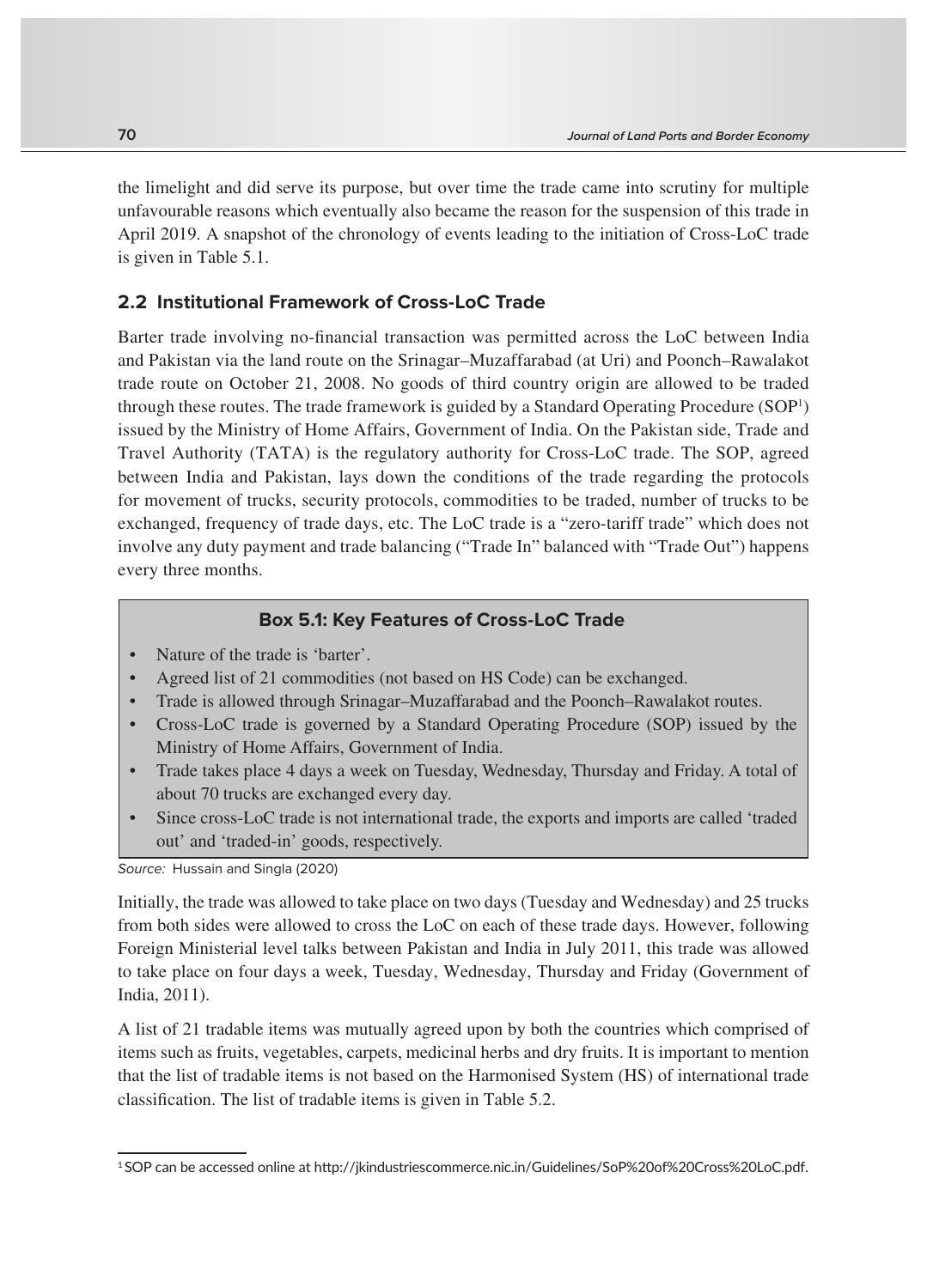| S. No          | Trade-In Products (in J&K)            | Trade-Out Products (from J&K)                                            |
|----------------|---------------------------------------|--------------------------------------------------------------------------|
| 1              | Rice                                  | Carpets                                                                  |
| $\overline{2}$ | Jahnamaz and Tusbies                  | Rugs                                                                     |
| 3              | Precious stones                       | Wall hangings                                                            |
| 4              | Gabbas                                | Shawls and stoles                                                        |
| 5              | Namdas                                | Namdas                                                                   |
| 6              | Peshawari leather chappals            | Gabbas                                                                   |
| 7              | Medicinal herbs                       | Embroidered items including crewels                                      |
| 8              | Maize and maize products              | Furniture including walnut furniture                                     |
| 9              | Fresh fruits and vegetables           | Wooden handicrafts                                                       |
| 10             | Dry fruits including walnuts          | Fresh fruits and vegetables                                              |
| 11             | Honey                                 | Dry fruits including walnuts                                             |
| 12             | Moongi                                | Saffron                                                                  |
| 13             | Imli                                  | <b>Aromatic Plants</b>                                                   |
| 14             | <b>Black mushrooms</b>                | Fruit bearing plants                                                     |
| 15             | Furniture including walnut furniture  | Dania, moongi, imli and black mushrooms                                  |
| 16             | Wooden handicrafts                    | Kashmiri spices                                                          |
| 17             | Carpets and rugs                      | Rajmah                                                                   |
| 18             | Wall hangings                         | Honey                                                                    |
| 19             | <b>Embroidered items</b>              | Papier mache products                                                    |
| 20             | Foam mattresses, cushions and pillows | Spring, rubberised coir/foam mattresses,<br>cushions, pillows and quilts |
| 21             | Shawls and stoles                     | <b>Medicinal herbs</b>                                                   |

**Table 5.2** List of Items Allowed to be Traded Across the LoC

Source: Hussain and Singla (2020)

While the product list consisted of 21 commodities, the trade was being conducted in a select list of products given the demand and viability aspects (Table 5.3). The major commodities traded through Uri on the Srinagar–Muzaffarabad trade point included kinnow, mango, medicinal herbs, banana, chilli flakes, jeera, seasonal fruits and vegetables. Hard shelled almonds, imli, medicinal herbs, grapes, banana and walnut were the major items exchanged at Poonch through Poonch-Rawalakot route.

| S. No          |                 | <b>Trade-In Products</b> | <b>Trade-Out Products</b>      |                    |  |  |
|----------------|-----------------|--------------------------|--------------------------------|--------------------|--|--|
|                | <b>To Uri</b>   | <b>To Poonch</b>         | <b>From Uri</b>                | <b>From Poonch</b> |  |  |
|                | Kinnow          | Hard-shelled almond      | Banana                         | Jeera              |  |  |
| $\overline{2}$ | Mango           | <b>Medicinal herbs</b>   | Jeera                          | Imli               |  |  |
| 3              | Medicinal herbs | Walnut                   | Chilli flakes                  | Banana             |  |  |
| 4              | Walnuts         |                          | Embroidered items              | Grapes             |  |  |
| 5              | Dates           |                          | Almond giri and almond         | Pineapple          |  |  |
| 6              | Pista           |                          | Seasonal fruits and vegetables |                    |  |  |

**Table 5.3** Top Products Actually Traded across the LoC (2018-19)

Source: Hussain and Singla (2020)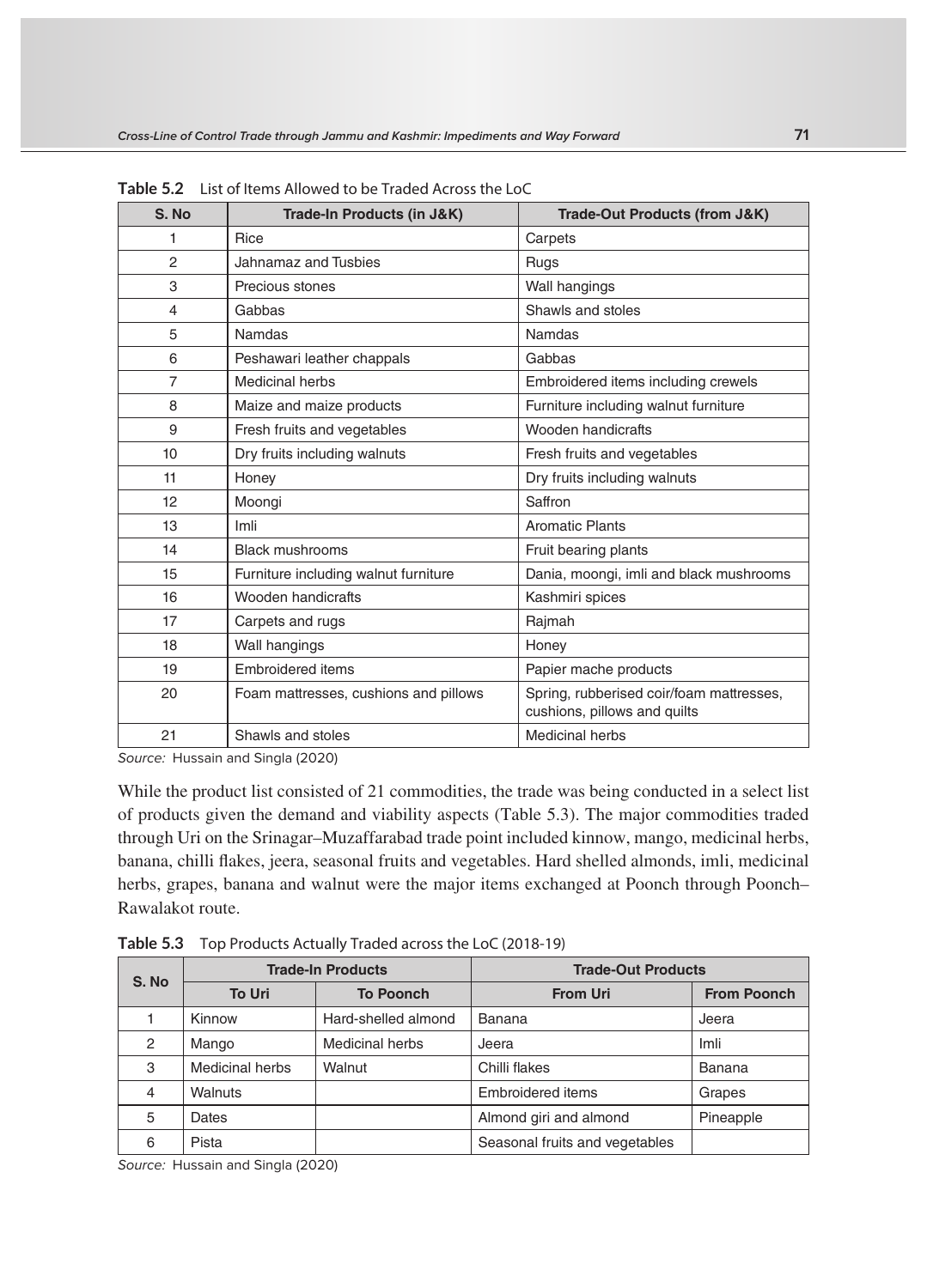## **2.3 Modalities of Cross-LoC Trade**

The cross-LoC trade is facilitated through Trade Facilitation Centre (TFC) set up at Salamabad, Uri on the Srinagar–Muzaffarabad route and Chakan-Da-Bagh on the Poonch–Rawalakot route. The cargo once cleared at the TFC Salamabad and TFC Chakan-Da-Bagh can cross the line of control. At TFC, the custodian of goods is the Trade Facilitation Officer (TFO) who follows the SOP issued towards this trade. The cargo can cross the LoC only after being cleared by the respective TFOs designated at the TFCs. The role of the TFO is to check whether the items being traded are falling under the agreed list of 21 tradable items along with the documentary compliance. Required documents include proforma invoice, cargo manifest, packing list, single-entry permit (with driver and truck details) and security wingcertificate. Being a barter trade, quarterly trade balance statements are submitted by traders to the TFO. Trade balance is maintained by each authorised trader wherein the person has to ensure that trade-out is equal to trade-in for each quarter, for a particular trader.

As mentioned in Table 5.4, there are around 610 traders operating in Jammu and Kashmir (Uri and Poonch), whereas around 500 traders are operating from the other side of LoC at Muzaffarabad and Rawalakot point. While registered traders is high, the actual traders doing trade is significantly lower. This trade has primarily been taking place through middlemen since trade balancing is to be done by each trader, i.e. balancing the trade-in with trade-out or vice-versa in three months. It is difficult for a trader who is getting goods (trade-in), from Muzaffarabad/Rawalakot, to send goods (trade-out) within three months given the market conditions, demand supply, costing, etc. A trader is supposed to undertake both trade in and trade out to comply with the barter trade balance, which may not be a normal case for a trader. As a result of this compliance, traders sometimes have to incur losses and the profits earned due to previous trading get hampered. This has given rise to middlemen who have networks on both sides of the LoC and deal in multiple commodities with both trade in and trade out options. As a result of the middlemen framework, lesser number of actual business communities are involved and more middlemen/commission agents are prevalent in this trade.

| <b>TFC</b>              | <b>Number of Registered Traders</b> |
|-------------------------|-------------------------------------|
| Chakothi (Muzaffarabad) | 120                                 |
| Tetrinote (Rawalakot)   | 350                                 |
| Salamabad (Uri)         | 230                                 |
| Poonch                  | 380                                 |

**Table 5.4** Number of Registered Traders (2018-19)

Source: Hussain and Singla (2020)

Security is one of the prime concerns for this trade. Multiple security agencies including Jammu and Kashmir Police, CID, Border Security Force, etc are involved in the screening of the trucks at various points from the time trucks cross into Salamabad (Uri)/Poonch till they reach TFC, which is located around eight km from the LoC in Uri. The trucks are escorted by the security vehicles from the LoC till the TFC, where the documentary compliances and security protocols are undertaken. At the TFC, goods are unloaded from the trucks for the documentary compliance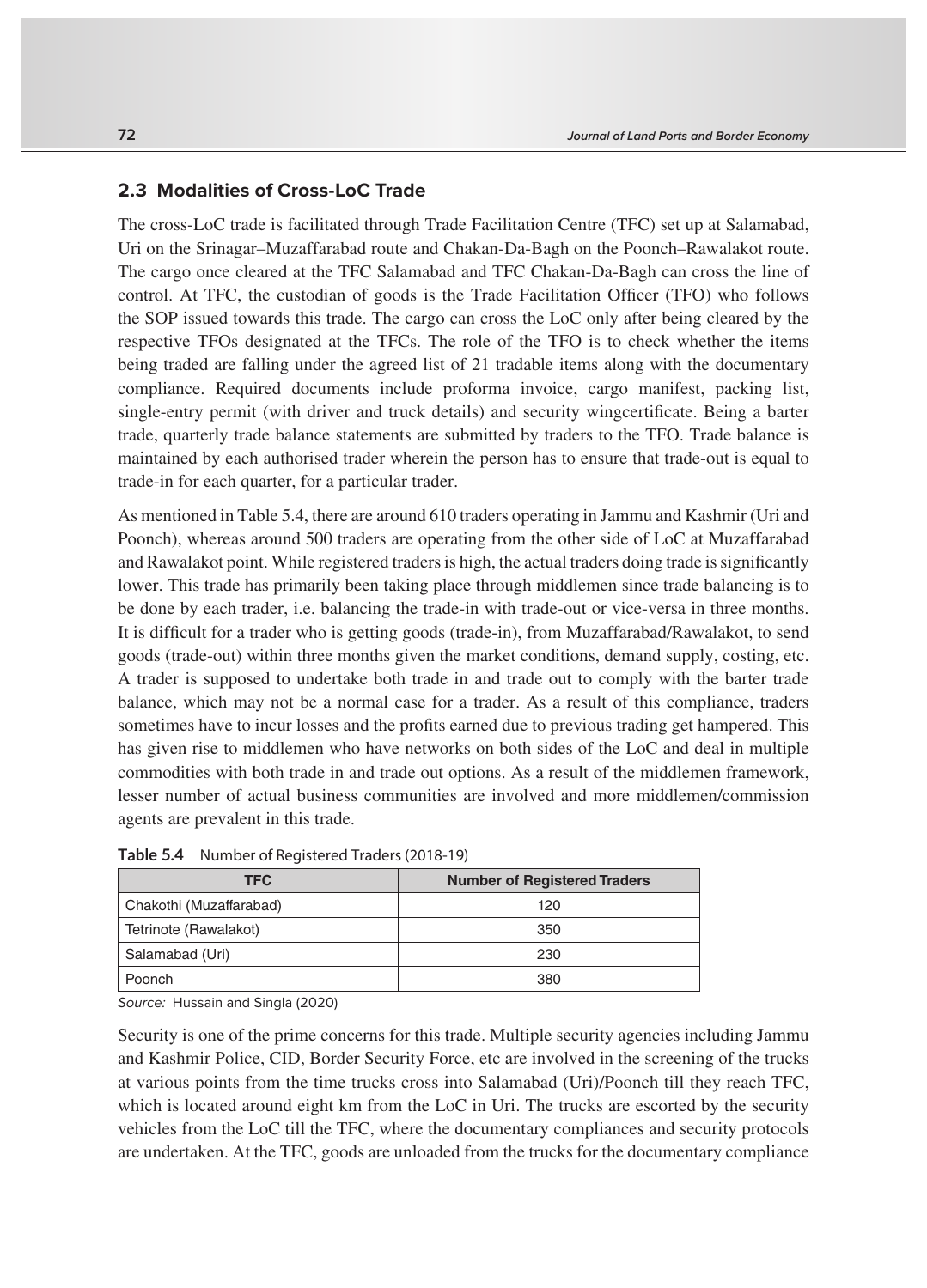and security checks which include scanning as well as physical inspection are carried out. After unloading the goods, empty trucks return back to Muzaffarabad/Rawalakot on the same day. Post documentary compliance and security clearance, 'out pass' is issued for the goods to be moved out of the TFC, in the local J&K truck, to its destination in Srinagar/Jammu or other location. Similarly, incase of 'trade out' of goods from Salamabad Uri trading point on the Srinagar–Muzaffarabad route, goods will arrive at the TFC Salamabad and will go through the multiple security checks including the verification of the drivers/cleaners. Post clearance, the goods will cross over through the LoC and reach Muzaffarabad TFC wherein documentary and security formalities will be undertaken as per the SOP before empty trucks arrive back in Salamabad TFC. Figure 5.1 summarises the movement of trucks/goods from Muzaffarabad TFC to Salamabad TFC in Uri (Srinagar–Muzaffarabad route).



**Fig. 5.1** Modality of Movement of Goods from Muzaffarabad to Srinagar<sup>2</sup>

<sup>2</sup>Based on author's interaction with traders.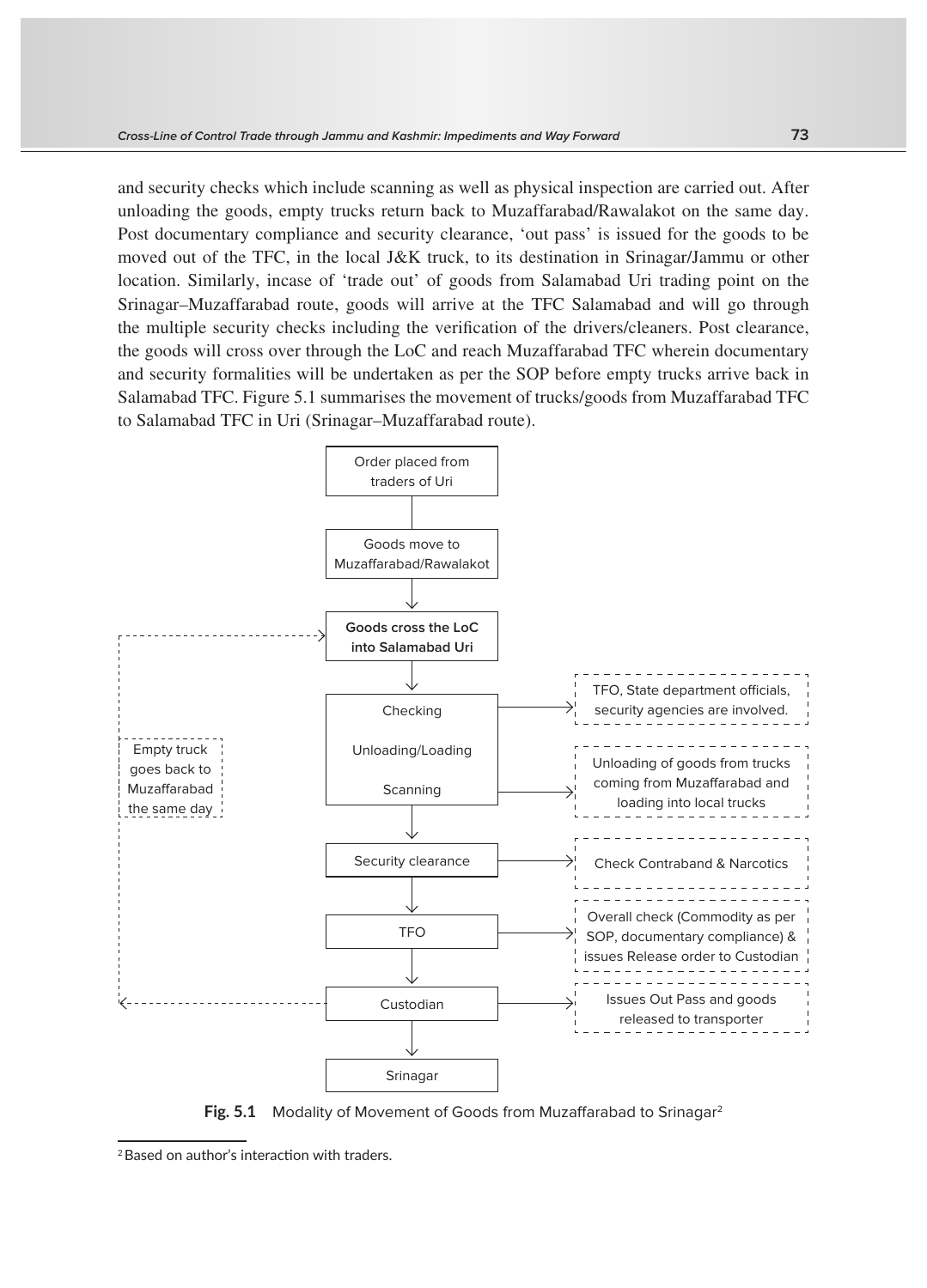## **3. TRENDS IN CROSS-LOC TRADE**

Beginning October 2008, cross-LoC trade was operational for almost over a decade before it was suspended in April 2019, by the Ministry of Home Affairs, Government of India citing concerns about misuse by Pakistan-based elements, involving illegal inflows of weapons, narcotics and currency (Government of India, 2019).

The volume and value of cross-LoC trade is significantly low in comparison to overall trade between India and Pakistan and has accounted for less than 1 per cent of total India-Pakistan trade during the period 2008-19. The annual value of trade has increased from US\$ 0.77 million in 2008-09 to US\$ 95.9 million in 2018-19 (Hussain and Singla, 2020).

In over 10 years, cumulative trade of US\$ 1270.20 million from two trading points was carried with Srinagar–Muzaffarabad trade points having around 75 per cent share of this trade. The trade value was steady over the years with some dips in between primarily due to temporary interruptions on account of operational stoppages and political skirmishes between India and Pakistan. The trade showed positive trends since inception with considerable rise in 2014-15 and 2015-16, post which there was consistent decrease in the trade value till it was suspended in April 2019. In 2016, the trade came into the scrutiny of various government agencies for issues like narcotics, hawala, misrepresentations, etc. As a result, the agencies conducted raids and investigations across the TFCs which also resulted in the decline in trade.

Over the years the trade also created its ecosystem which included multiple stakeholders. This trade has engaged over 600 traders at two trading routes of Srinagar–Muzaffarabad and Poonch– Rawalakot recording a cumulative value of over US\$ 1270.2 million (Table 5.5). It has also resulted in economic development of other stakeholders in the ecosystem which include transport operators, labourers at trade facilitation centers, goods suppliers, commission agents, labourers/ agents/middlemen at mandi in bigger towns, etc. As a result of this trade, more than 1,70,000 job days and freight revenue of about INR 66.4 crores for transporters in Jammu and Kashmir, on account of 1,11,113 trucks exchanged till April 2019 and INR 90.2 crores was paid to labourers. Transport sector in J&K has been one of the key beneficiaries of this trade with around 1,11,113 trucks being exchanged at the two trading points, out of which over 75000 trucks have been exchanged through Srinagar–Muzaffarabad route alone (Table 5.6). The impact of cross-LoC trade has been immense on the overall ecosystem of political economy constituted by this confidence building measure which may be beyond the financials generated by this trade.

| Year    | Salamabad, Uri |                  |              | Chakan-da-Bagh, Poonch |                  |              | <b>Total</b> | <b>Exchange Rate</b> |                 |
|---------|----------------|------------------|--------------|------------------------|------------------|--------------|--------------|----------------------|-----------------|
|         | Trade In       | <b>Trade Out</b> | <b>Total</b> | Trade In               | <b>Trade Out</b> | <b>Total</b> | Yearly       | <b>US\$/INR</b>      | <b>US\$/PKR</b> |
| 2008-09 | 0.33           | 0.30             | 0.62         | 0.07                   | 0.08             | 0.15         | 0.77         | 45.93                | 75.61           |
| 2009-10 | 11.12          | 15.14            | 26.25        | 14.63                  | 14.39            | 29.02        | 55.27        | 47.44                | 83.12           |
| 2010-11 | 30.47          | 34.34            | 64.82        | 20.38                  | 20.40            | 40.78        | 105.60       | 45.56                | 85.46           |
| 2011-12 | 46.23          | 50.99            | 97.22        | 14.19                  | 15.63            | 29.82        | 127.03       | 47.92                | 88.2            |
| 2012-13 | 59.13          | 59.69            | 118.82       | 9.49                   | 8.82             | 18.31        | 137.13       | 54.4                 | 95.85           |

**Table 5.5** Cross-LoC Trade, by Value, 2008-19 (US\$ million)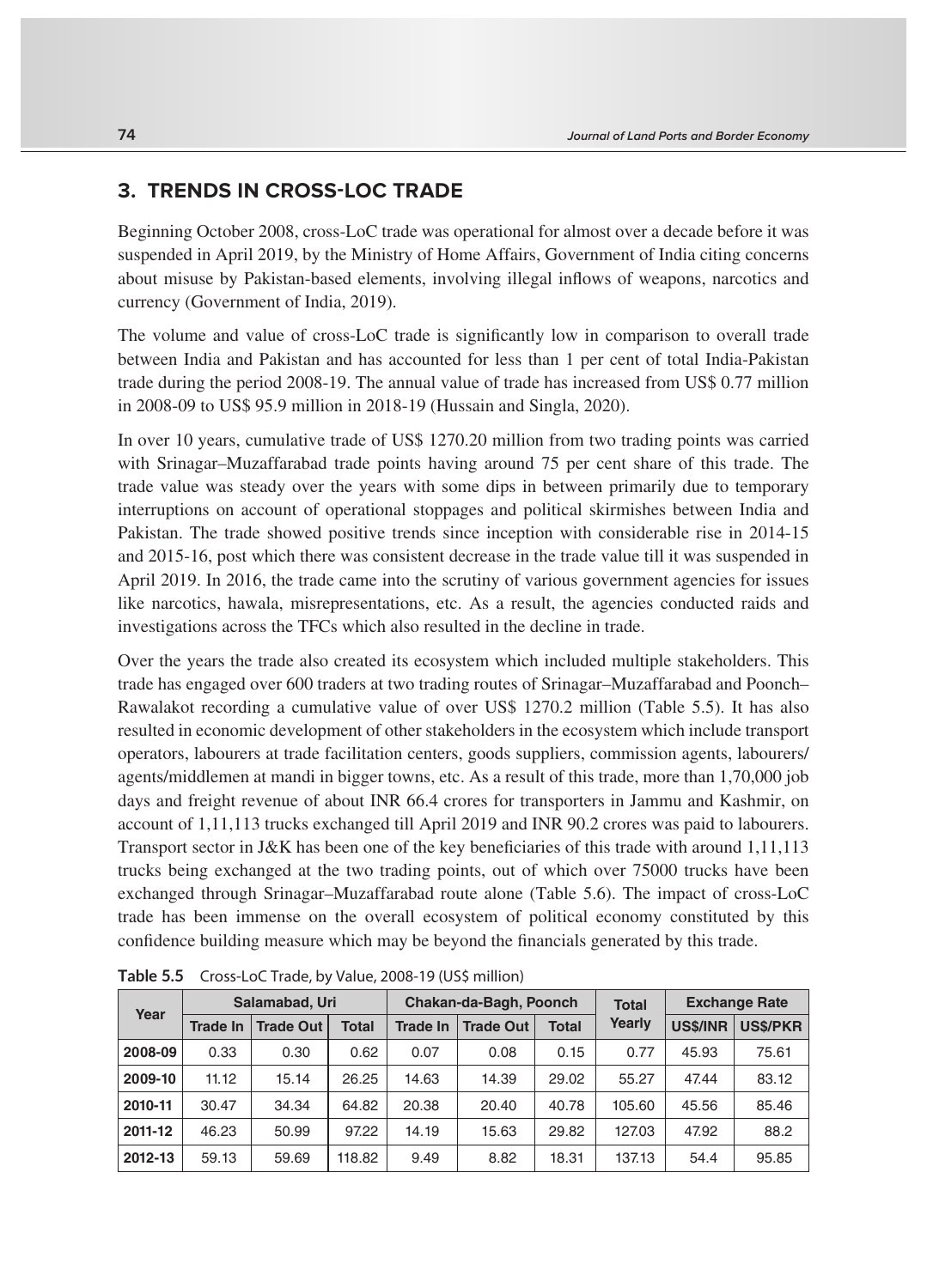| Year         | Salamabad, Uri  |                  |              | Chakan-da-Bagh, Poonch |                  |              | <b>Total</b> | <b>Exchange Rate</b> |                 |
|--------------|-----------------|------------------|--------------|------------------------|------------------|--------------|--------------|----------------------|-----------------|
|              | <b>Trade In</b> | <b>Trade Out</b> | <b>Total</b> | <b>Trade In</b>        | <b>Trade Out</b> | <b>Total</b> | Yearly       | <b>US\$/INR</b>      | <b>US\$/PKR</b> |
| 2013-14      | 39.39           | 45.02            | 84.41        | 10.53                  | 12.43            | 22.96        | 107.37       | 60.5                 | 102.89          |
| 2014-15      | 60.59           | 61.79            | 122.38       | 19.81                  | 21.44            | 41.25        | 163.63       | 61.14                | 100.87          |
| 2015-16      | 62.69           | 81.33            | 144.01       | 19.32                  | 16.53            | 35.84        | 179.86       | 65.46                | 103.94          |
| 2016-17      | 56.91           | 54.37            | 111.28       | 25.03                  | 24.34            | 49.38        | 160.66       | 67                   | 104.73          |
| 2017-18      | 47.41           | 63.12            | 110.52       | 9.38                   | 17.06            | 26.44        | 136.96       | 64.63                | 108.1           |
| 2018-19      | 34.13           | 46.26            | 80.39        | 4.85                   | 10.69            | 15.54        | 95.92        | 69.85                | 130.61          |
| <b>Total</b> | 448.38          | 512.34           | 960.73       | 85.7                   | 89.27            | 309.47       | 1.270.20     |                      |                 |

Source: Hussain and Singla (2020)

**Table 5.6** Number of Trucks Crossed for Cross-LoC Trade, 2008-19

|              |                                                    | Salamabad, Uri                                    |              | Chakan-da-Bagh, Poonch                             |                                                   |              |                        |
|--------------|----------------------------------------------------|---------------------------------------------------|--------------|----------------------------------------------------|---------------------------------------------------|--------------|------------------------|
| Year         | Number of<br><b>Trucks for</b><br><b>Trade-Out</b> | Number of<br><b>Trucks for</b><br><b>Trade-In</b> | <b>Total</b> | Number of<br><b>Trucks for</b><br><b>Trade-Out</b> | Number of<br><b>Trucks for</b><br><b>Trade-In</b> | <b>Total</b> | <b>Total</b><br>Yearly |
| 2008-09      | 180                                                | 219                                               | 399          | 42                                                 | 23                                                | 65           | 464                    |
| 2009-10      | 1,830                                              | 2,662                                             | 4,492        | 1,492                                              | 1,560                                             | 3,052        | 7,544                  |
| 2010-11      | 3,650                                              | 2,413                                             | 6,063        | 1,836                                              | 1,626                                             | 3,462        | 9,525                  |
| 2011-12      | 4,406                                              | 2,960                                             | 7,366        | 2,020                                              | 1,255                                             | 3,275        | 10,641                 |
| 2012-13      | 7,519                                              | 4,119                                             | 11,638       | 1,514                                              | 905                                               | 2,419        | 14,057                 |
| 2013-14      | 5,152                                              | 3,299                                             | 8,451        | 2,151                                              | 1,231                                             | 3,382        | 11,833                 |
| 2014-15      | 5,476                                              | 2,458                                             | 7,934        | 3,675                                              | 1,296                                             | 4,971        | 12,905                 |
| 2015-16      | 4,323                                              | 2,179                                             | 6,502        | 3,220                                              | 1,063                                             | 4,283        | 10,785                 |
| 2016-17      | 4,726                                              | 2,653                                             | 7,379        | 3,418                                              | 1,682                                             | 5,100        | 12,479                 |
| 2017-18      | 5,193                                              | 2,539                                             | 7,732        | 2,770                                              | 999                                               | 3,769        | 11,501                 |
| 2018-19      | 3,912                                              | 3,251                                             | 7,163        | 1,494                                              | 722                                               | 2,216        | 9,379                  |
| <b>TOTAL</b> | 46,367                                             | 28,752                                            | 75,119       | 23,632                                             | 12,362                                            | 35,994       | 1,11,113               |

Source: Hussain and Singla (2020)

# **4. CHALLENGES TO CROSS-LOC TRADE**

Before its suspension in April 2019, the cross-LoC trade had been operational for over a decade but the trade was continuously in focus due to various security and operational concerns. Some of these concerns were linked to the infrastructural and policy level deficiencies. Absence of scanners, lack of digital platforms to track the transactions, gaps in the SOP are some of the challenges that had hampered this trade to function smoothly and transparently. Based on past field survey and stakeholder consultations, this paper lists down several challenges that are imperative to resolve for re-initiating this trade with trust and transparency.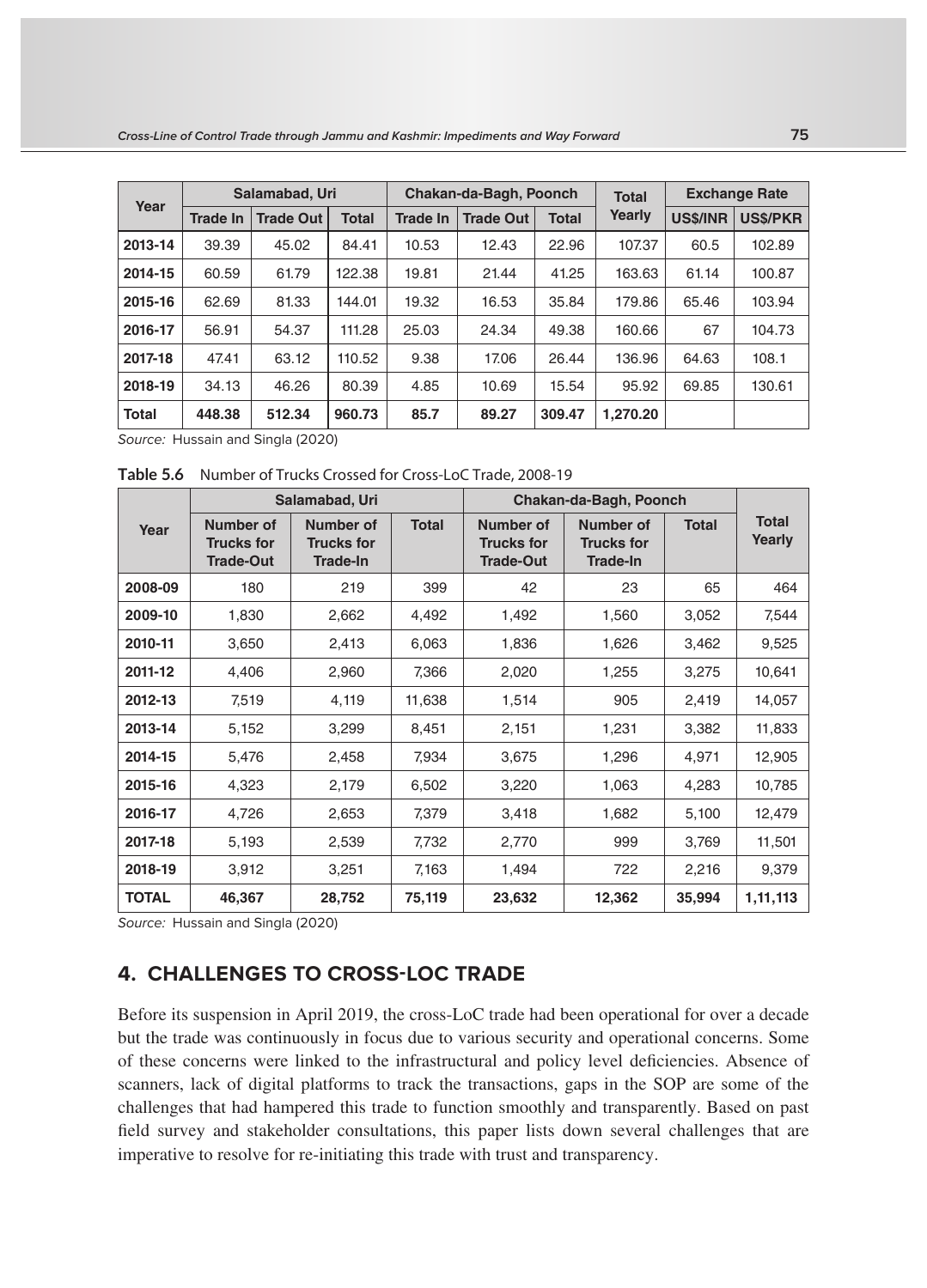#### **4.1 Infrastructural Challenges**

#### *4.1.1 Lack of Truck Scanners*

According to the traders, the infrastructure at the trading points is insufficient. Absence of full body truck scanners leads to delays in the security examination of the goods which happens manually for each truck. The process of offloading the goods and then screening each consignment is cumbersome and would sometimes cause damage to the goods specially the perishable items. Given the security concerns at the trading points and the consistent increase in the number of trucks crossing every day, the delays and damage to consignments caused due to physical inspection and screening, in the absence of full body truck scanners, is inevitable.

## *4.1.2 Road and Allied Security Infrastructure*

Once goods are cleared at the TFC, the trucks move to the crossing point (Kaman Post in case of Srinagar–Muzaffarabad Point) for the crossover to the other side of the LoC and deliver the goods at the TFC in Muzaffarabad. The road condition of nine km from Salamabad, Uri TFC to the Kaman post has been a point of concern for the traders as the roads are not in a very suitable condition. The condition of the road poses a threat to the truck movement along the road.

Additionally, X-ray machines, warehouses, CCTV cameras are in need of upgradation at the TFCs. In the absence of proper security infrastructure, the traders are suffering from delays in the clearance of the consignment which leads to additional transportation cost for the traders.

#### **4.2 Absence of HS Code-Based Item List**

As per the SOP issued by the Ministry of Home Affairs, 21 commodities are allowed to be exchanged through the cross-LoC trade. The commodity list given in the SOP is generic and does not refer to the HS code of the allowed items. This results in the ambiguity towards the items to be exchanged. For example: 'Fruits and vegetables' is allowed as per the SOP, while fruits and vegetables may consist of hundreds of individual items like apples, banana, kinnow, etc. Hence, in the absence of specific HS code-based product list, there are chances of misrepresentation of goods and under-invoicing. Over the years, absence of specific or HS code-based item list has resulted in confusion, towards the items to be allowed, among the traders as well as the regulatory authorities at the trading points. There have been instances in the past wherein trucks loaded with banana have reached the TFC, but have not been allowed to cross due to sudden ban leading to loss for the traders.

#### **4.3 Ambiguity in 'Rules of Origin' Norm**

The SOP is not clear on the rules of origin for the items to be exchanged through the LoC trade. In the absence of rules of origin in the SOP, it is open to interpretation by the traders and can sometimes lead to exploiting the market conditions and defying the 'country of origin' by exchanging goods which may not have been allowed like the goods from other countries like Sri Lanka, the US, etc. Sometimes absence of rule of origin also gets interpreted as trade between the two sides of Kashmir i.e. only the goods originating from Jammu and Kashmir can be exchanged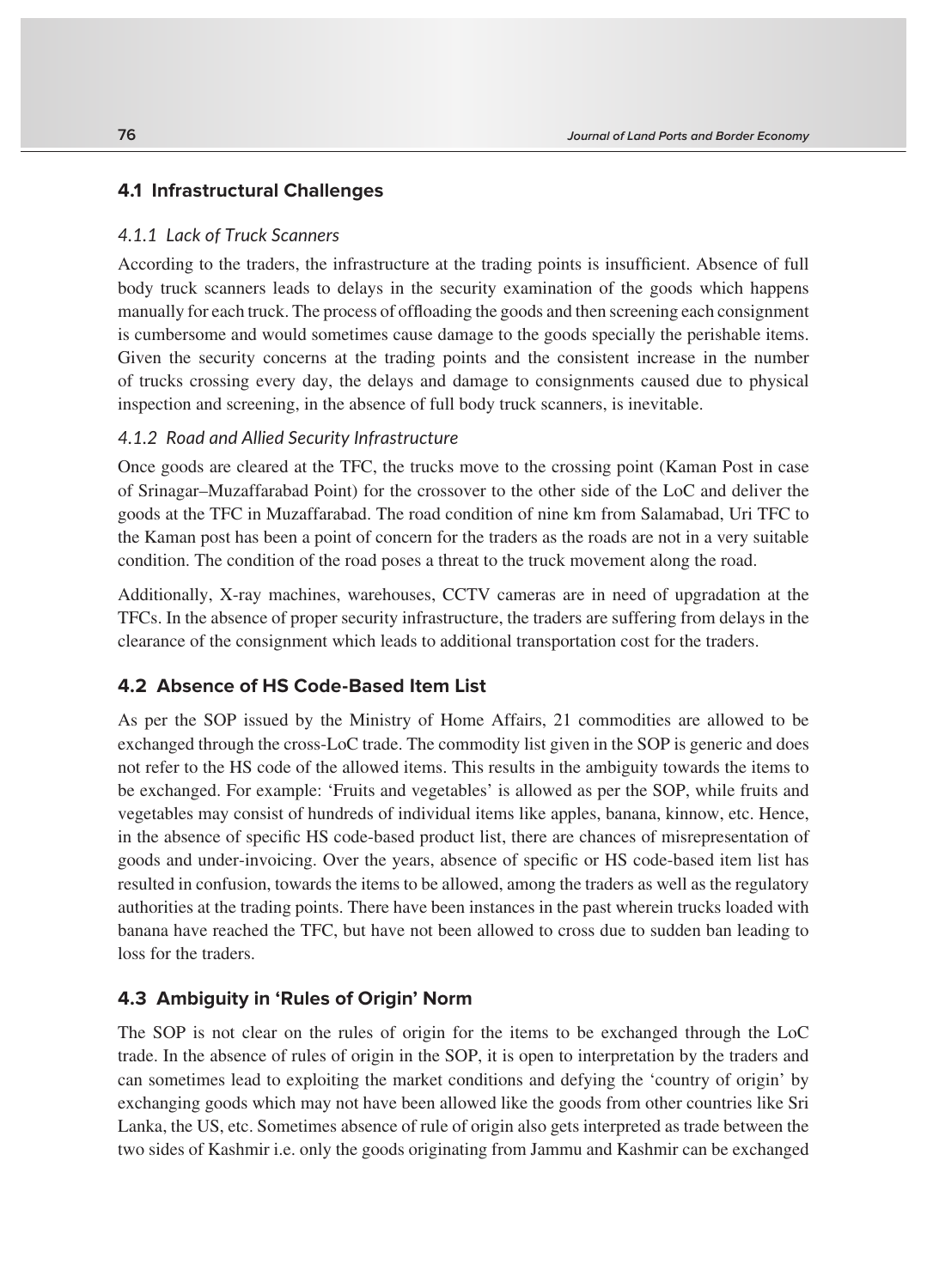with the other side and vice-versa. This lack of clarity has also lead to suspension of a particular commodity in the past.

As a result of the lack of clarity on the 'rules of origin' there have been growing misapprehensions among the LoC traders and international India-Pakistan traders in Amritsar. The traders in Amritsar have been complaining that cross-LoC trade is being misused as a trade route and is restricting the market and competitiveness of India-Pakistan international trade through the international border at Attari in Amritsar.

## **4.4 Absence of Digital Platform**

The trade procedures at the TFCs involve multiple documents and agencies before clearance to a consignment is granted. The documentation procedure has not been digitised at the TFCs. The traders submit their documents manually at the TFC and each agency processes the documents manually which results in delays for regulatory clearances. In the absence of digital platforms, advance submission of documents and consignments' details through online platform is not possible, resulting in clearance delays.

## **4.5 Lack of Awareness about Trading Practices**

Traders involved in the cross-LoC trade have been vulnerable to multiple inefficiencies and undesirable trading practices. Lack of awareness of the trading mechanisms and best practices, particularly the accounting practices has been a roadblock in moving towards transparent cross-LoC trade. Given the background of the traders, there is a lack of understanding about the accounting formalities, record maintenance, tax regulations, financial management, etc. This has resulted in multiple irregularities in the trading patterns of traders which have also led to the scrutiny of various traders by the government investigation agencies in recent past.

Additionally, direct line of communication through telephone lines is restricted as the calling between the two sides of LoC is not allowed. Even though, traders are using online platforms and applications to make calls but the uncertain internet connectivity has hampered this communication as well. Other impediments like lack of clarity in the GST provisions while goods are moving out of Jammu and Kashmir resulting in domestic tax evasions and lower interaction among the trading communities of the two sides of the LoC resulting in prolonged trade disputes between parties have also been hampering the smooth functioning of this trade over the last decade.

## **5. CONCLUSIONS AND WAY FORWARD**

Cross-LoC trade would not have sustained the political and security skirmishes between India and Pakistan if the emotional capital associated with this trade would not have existed. This trade was beyond the trade volumes and numbers. The barter exchange across the LoC opened a new chapter in the India-Pakistan engagements especially when it comes to initiatives on Jammu and Kashmir. It was this sentiment and the political will that this trade survived in one of the tense political scenarios i.e. in the aftermath of Mumbai terror attacks in November 2008, which was just one month after this trade started. Cross-LoC trade did manage to connect the two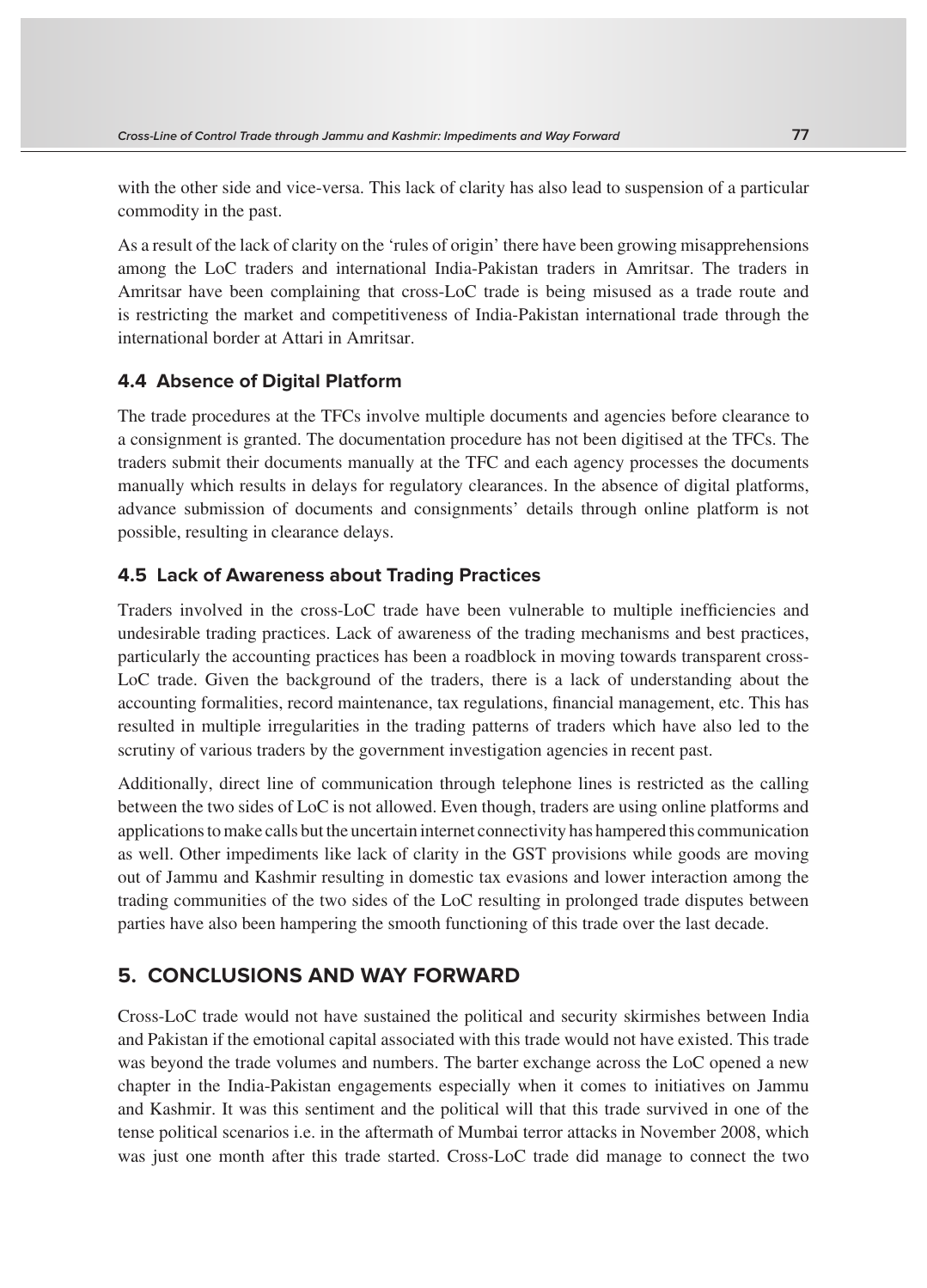divided sides of Jammu and Kashmir, thereby creating a constituency of peace in an otherwise tense region. Even though economically speaking, the trade volumes may be meager, but the emotional capital attached to this trade is way beyond the numbers (Hussain and Singla, 2019). At times, the term LoC has also been referred to as Line of Commerce and Line of Cooperation. The externalities generated by the trade in terms of its benefits to the local communities and connecting the divided sides of J&K has made this 'blind trade' flourish and continue in even the toughest political situations between India and Pakistan (Hussain, 2015).

Till its suspension in April 2019, the cross-LoC trade had formulated a trade ecosystem of its own by generating a cumulative trade of around US\$ 1270 million, since its inception in 2008. The trade suspension has impacted livelihoods of several stakeholders including traders, businesses, transporters and labourers. As per a study by Bureau of Research on Industry and Economic Fundamentals, about 600 merchants and 300 labourers that were all directly involved in the dayto-day trade operations across the LoC were most hit by the trade ban. The study delved deep into the Srinagar–Muzaffarabad route and estimated loss of potential freight earning of INR 5.5 crores from trucks transiting to and fro via the Srinagar route. These estimations are for a period of 31 weeks from March 8, 2019. Additional potential profit of INR 15 crores for the 7,340 trucks that would have crossed the LoC through the Srinagar–Muzaffarabad route could not be realised by the traders involved through this route. There were also losses on account of barter balances; damage to perishable goods that remained in transit; and market-price fluctuations after the cross-LoC trade was suspended. Beyond the trading and transport communities, an estimated loss of over INR 85 lakhs was incurred by the concerned support staff, daily-wage labourers, middlemen and agents in 31 weeks after March 8, 2019. Labourers also suffered potential loss of about INR 160 lakhs—wage loss of INR 95 lakhs by the labour at the Salamabad trade facilitation centre and nearly INR 65 lakhs foregone in labour wages at the Srinagar mandi, where many trucks are loaded and unloaded (Hussain and Singla, 2019). In addition, there has been an indirect impact on the manufacturers and farmers that provided goods for this trade; end consumers, who now have to pay higher prices for same commodities; and shops, restaurants and mechanics in the border area that depended on this trade and transit. Ground evidence suggests that all the stakeholders are anxiously waiting for the trade to re-start so that they can revive their livelihoods. Economic activity—in this case, the cross-LoC trade—also helped enhance connectivity for the otherwise far and isolated border areas of the districts of Poonch and Baramulla. It connected them not just across the LoC, but also to other local districts such as Jammu and Srinagar.

India and Pakistan are now at a point where the oscillating political situation between the two is expected to shape future dialogue and economic discourse. Any pursuit of long-term peace between India and Pakistan necessitates separation of politics from economics and continuation of creating stakeholders that push for greater economic cooperation. Before the re-initiation of the cross-LoC trade, governments need to re-strategise the framework of this trade through initiatives that enhance the security aspects associated with this trade, while simultaneously inducing trust and transparency.

Over the last decade, cross-LoC trade has been suffering due to both infrastructural as well as policy bottlenecks as mentioned in the previous sections. In this regard, steps must be taken to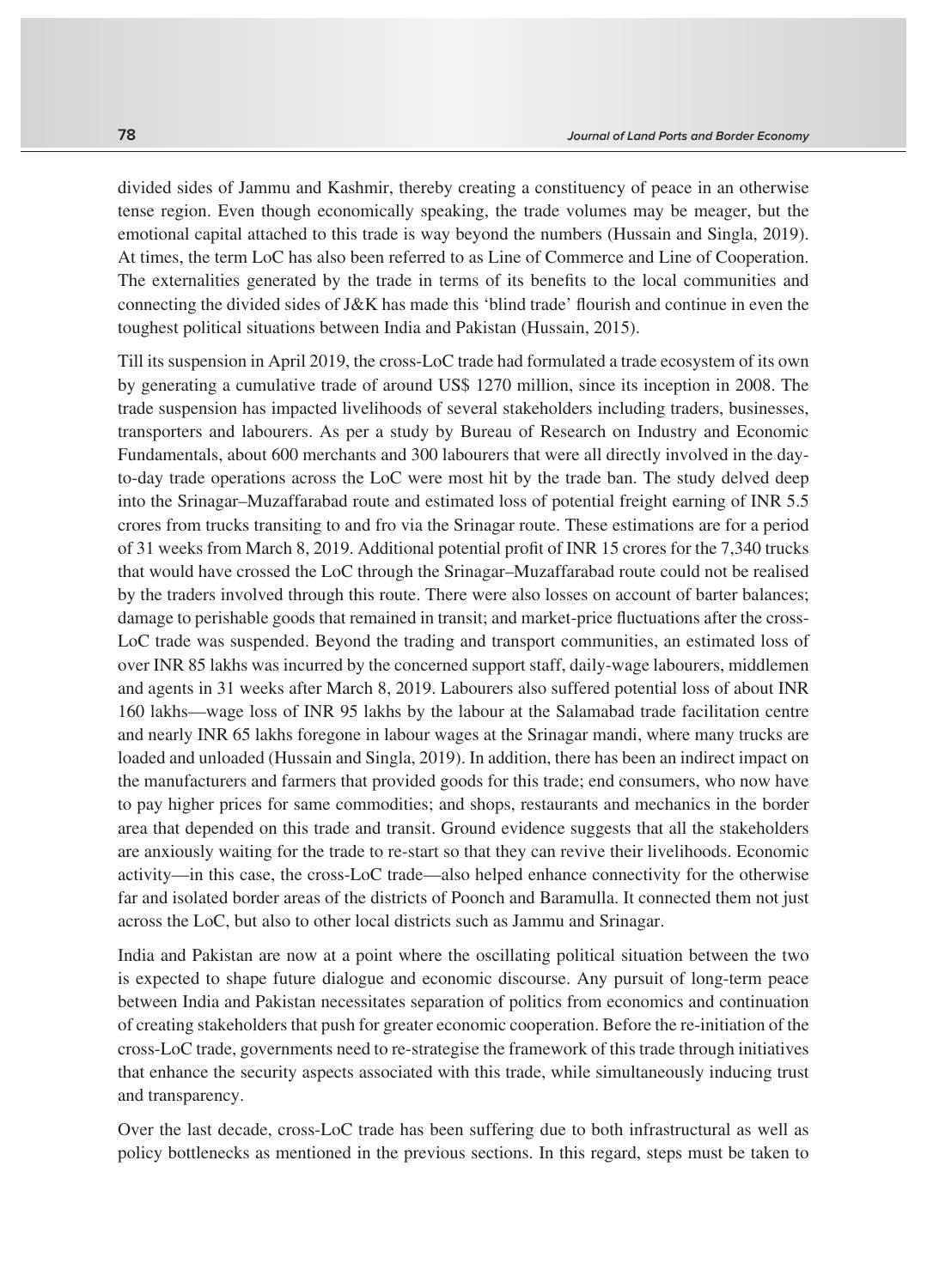address the concerns surrounding this trade in terms of infrastructure and policy gaps particularly in the areas of product identification through HS codes, implementation of digital platforms, clarity of tax regulations and 'rules of origin', etc. This study proposes the following steps that are needed to facilitate the trade across the LoC in a smoother, faster and more transparent manner.

## **5.1 Infrastructural Upgradation**

Government should undertake infrastructural upgradation to improve the physical infrastructure at the TFCs. The roads connecting the TFC and the line of control, though a short distance of a few kilometers should be upgraded to ensure smooth and secured movement of trucks in the sensitive area. Security infrastructure including the full body truck scanners and X-ray machines in the warehouses should be installed. This will help in faster security checks and reduce any wrongful activity in terms of smuggling and any illegal trading activity. There have been discussions by the Ministry of Home Affairs, Government of India for procurement of scanners at the two TFCs of Salamabad and Poonch. This would ensure complete check of the goods being exchanged and will also reduce unloading-loading in case of trade-out trucks as the checking happens manually at the moment. This will particularly be beneficial for perishable items, which are also one of the key items being traded. These initiatives should be implemented before the trade is re-started to ensure faster and secured trade through the LoC.

## **5.2 Revised Item List in-line with HS Code System**

The item list to be traded should be based on the HS codes to allow transparency in the tradable items. This will remove any ambiguity towards the items that can be traded which at present is not clear given the broad item list in the SOP. The item list should be revised and made as per the demand and supply of the items within the region. HS code-based list will also ensure that the traders are guided by the specific items they can trade without any misinterpretations and ambiguities. There have been representations by the traders regarding the revision of item list. The governments should consider that list while finalising the revised item list based on HS code system.

## **5.3 Digital Infrastructure**

In today's economies, digital platform is the main pillar of any trading ecosystem. The digital trading platforms ensure smooth, faster and transparent trading activities. Given the sensitive nature of this trade, it is important to create a digital ecosystem where trader details, trader background, consignment details, invoice history, truck details, driver details, trade balance details, etc. are secured. Since there are multiple security agencies involved at the TFCs, it would be imperative to have a digital platform for smooth information sharing with each agency and fasten the trade procedures as well.

A monitoring cell may also be constituted consisting of officials from the state and central agencies. This team can periodically monitor the daily trade practices like registration of traders, invoicing and exchange of goods, trade balancing, etc. to address the allegations of hawala money, under invoicing, misrepresentation of goods, etc. Trade data and information for each registered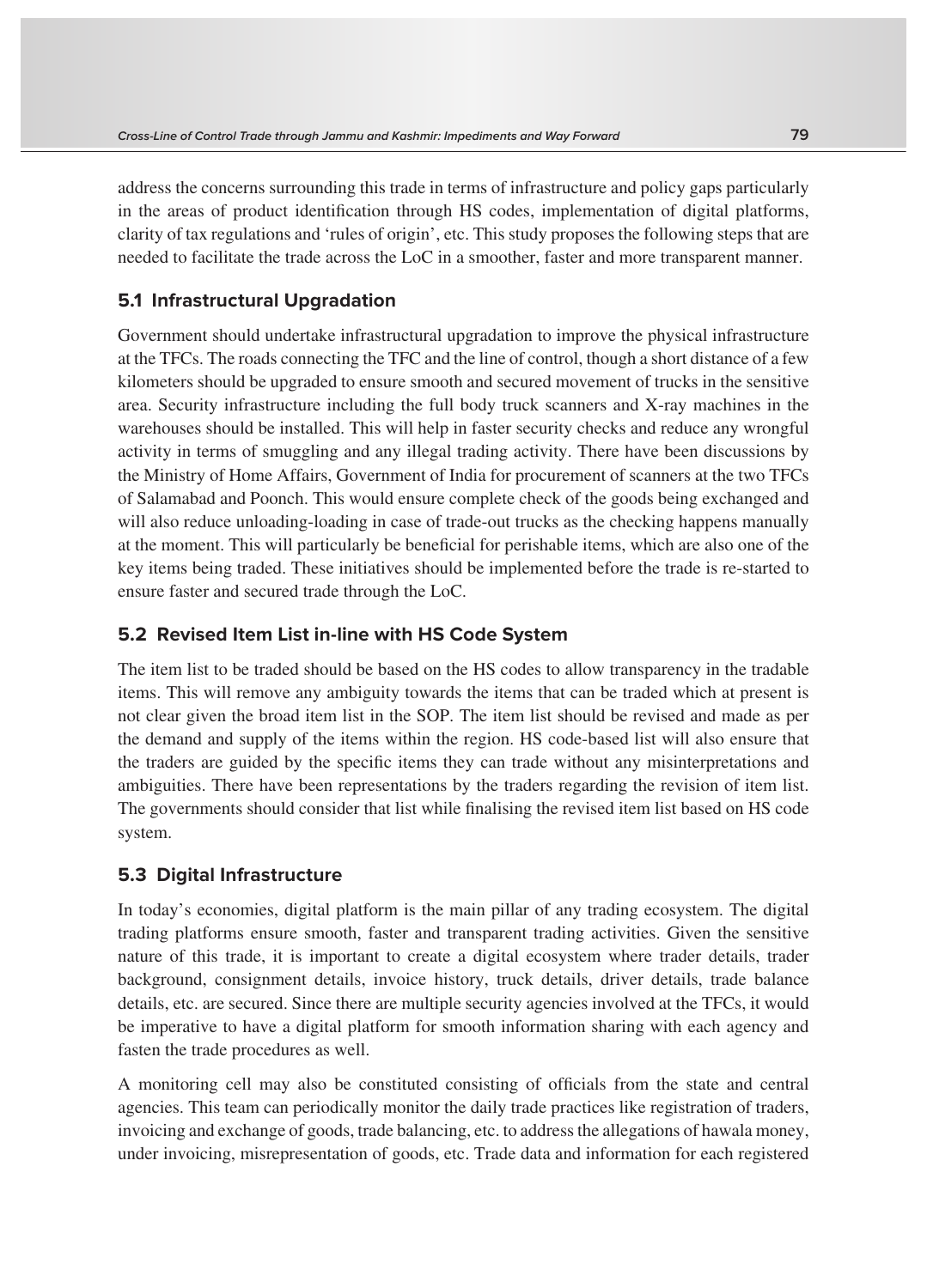trader should be mandatorily recorded in electronic formats by the TFO and shared with the cell at regular intervals for analysis and other real time scrutiny (Hussain, 2017).

#### **5.4 Protocols for Trading Practices**

An SOP for trading practices may be outlined by the government which each of the traders should strictly adhere to. Compliance for maintenance of documents, accounting practices, tax compliances, annual returns, PAN details, invoices, trade-balance details, etc. may be issued and traders should maintain the same and furnish to the authorities at regular intervals (perhaps annually). This would result in transparency in the trade practices from the trader's end and also ensure that the right people are involved in this trade. Option of imparting training to the LoC traders may also be explored. With support from excise and security agencies, training sessions should be conducted on the SOP of this trade as well as proper accounting practices such as maintenance of financial documents/record. This would help the traders and the government agencies in monitoring the trade, as well as put the onus on the trader for ensuring proper practices.

#### **5.5 Cross-LoC Trade as Part of National Chambers**

Steps need to be taken to incorporate the cross-LoC trade related stakeholders as part of the national level chambers and institutions. This will help in the capacity building and mainstreaming this community in terms of understanding of the domestic economic framework and also enhance the opportunities of the trade community. It will also give them an opportunity to collectively raise the concerns as well as learn from other trade formats and best trading practices.

## **REFERENCES**

- Government of India, Ministry of External Affairs (2011, July 27). Joint Statement following meeting between S.M. Krishna, Minster of External Affairs of India and Hina Rabbani Khar, Minister of Foreign Affairs, Pakistan.
- Government of India, Ministry of Home Affairs (2019, April 18). Notification towards suspension of LoC trade at Salamabad and Chakan-da-bagh in J&K.
- Hussain, A. (2017, August 10). The goods exchange: the Resumption of Cross-LoC Trade. *The Hindu*. Retrieved from https://www.thehindu.com/opinion/op-ed/the-goods-exchange-the-resumption-ofcross-loc-trade/article19459148.ece.
- Hussain, A. (2015, December 30). Secure the Line of Commerce with Pakistan. *The Hindu*. Retrieved froms.
- Hussain, A., & Singla, N. (2019, October 21). A Time-tested Way to Trade Away Conflict. *The Hindu*. Retrieved from https://www.thehindu.com/opinion/op-ed/a-time-tested-way-to-trade-away-conflict/ article29752763.ece.
- Hussain, A., & Singla, N. (2020). Unilateral Decisions Bilateral Losses. *Bureau of Research on Industry and Economic Fundamentals (BRIEF)*. Retrieved from http://briefindia.com/wp-content/uploads/2020/06/ Unilateral-Decisions-Bilateral-Losses.pdf.
- Hussain, A., & Sinha, R. (2016). Trading Confidence: A Compelling Case for Cross Line of Control Trade. *Bureau of Research on Industry and Economic Fundamentals (BRIEF) and Conciliation Resources*. Retrieved from http://briefindia.com/wp-content/uploads/2017/05/CLT-report-V10.pdf.